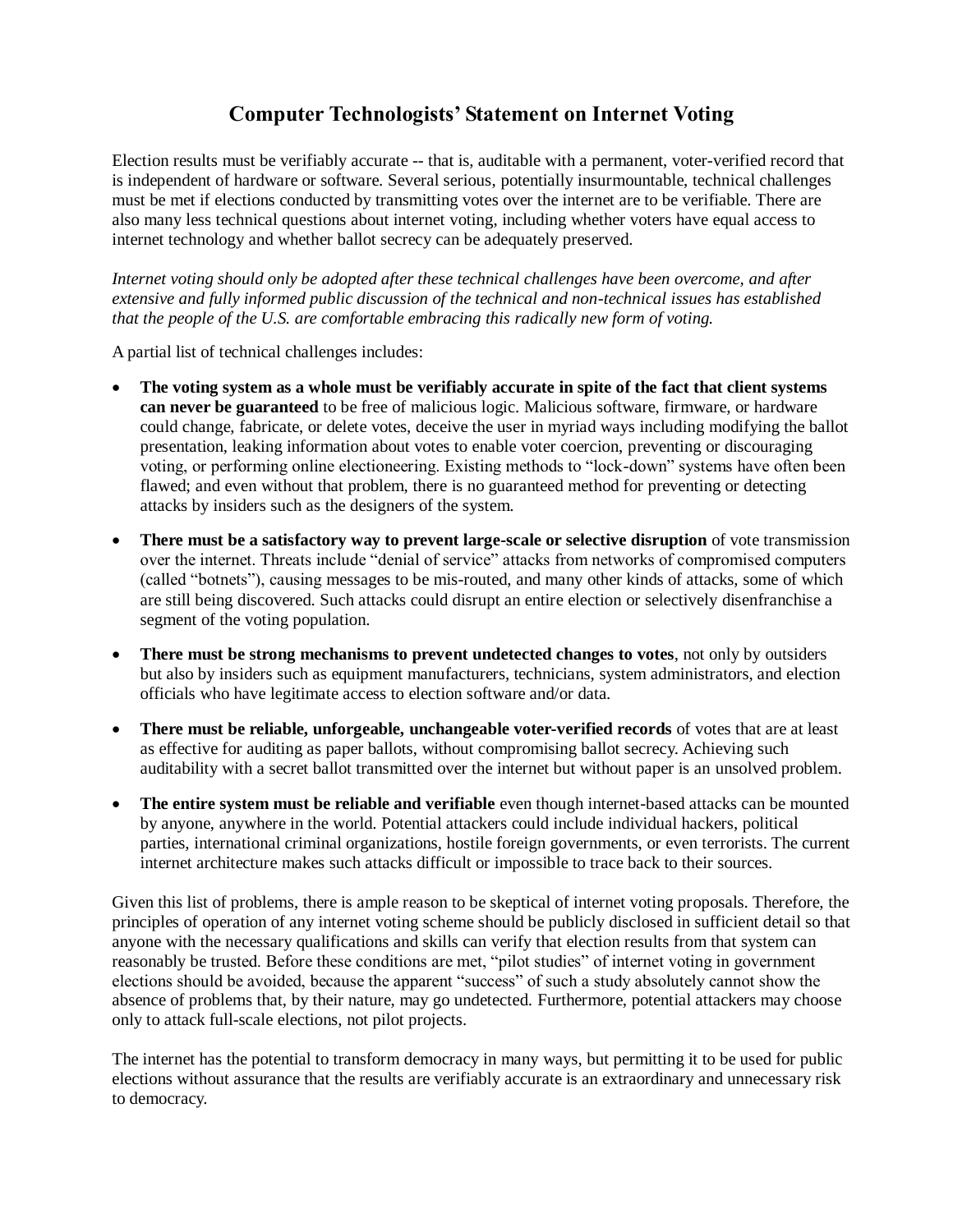## Endorsements

The computer technology experts below endorse this statement. Affiliations are for identification only, and do not imply that employers have a position on the statement.

Alex Aiken Professor of Computer Science, Stanford University http://cs.stanford.edu/~aiken

Andrew W. Appel Professor of Computer Science, Princeton University http://www.cs.princeton.edu/~appel/

Ben Bederson Associate Professor, Computer Science Department, University of Maryland <http://www.cs.umd.edu/~bederson>

L. Jean Camp Associate Professor, School of Informatics, Indiana University <http://www.ljean.com/>

David L. Dill Professor of Computer Science, Stanford University and Founder of VerifiedVoting.org http://verify.stanford.edu/dill

Jeremy Epstein Software AG and Co-Founder, Verifiable Voting Coalition of Virginia http://www.visualcv.com/jepstein

David J. Farber Distinguished Career Professor of Computer Science and Public Policy, Carnegie Mellon University http://www.epp.cmu.edu/httpdocs/people/bios/farber.html

Edward W. Felten Professor of Computer Science and Public Affairs, Princeton University http://www.cs.princeton.edu/~felten

Michael J. Fischer Professor of Computer Science, Yale University, and President, TrueVoteCT.org http://www.cs.yale.edu/people/fischer.html

Don Gotterbarn Director, Software Engineering Ethics Research Institute, Computer and Information Sciences, East Tennessee State University <http://csciwww.etsu.edu/gotterbarn>

Joseph Lorenzo Hall UC Berkeley School of Information http://josephhall.org/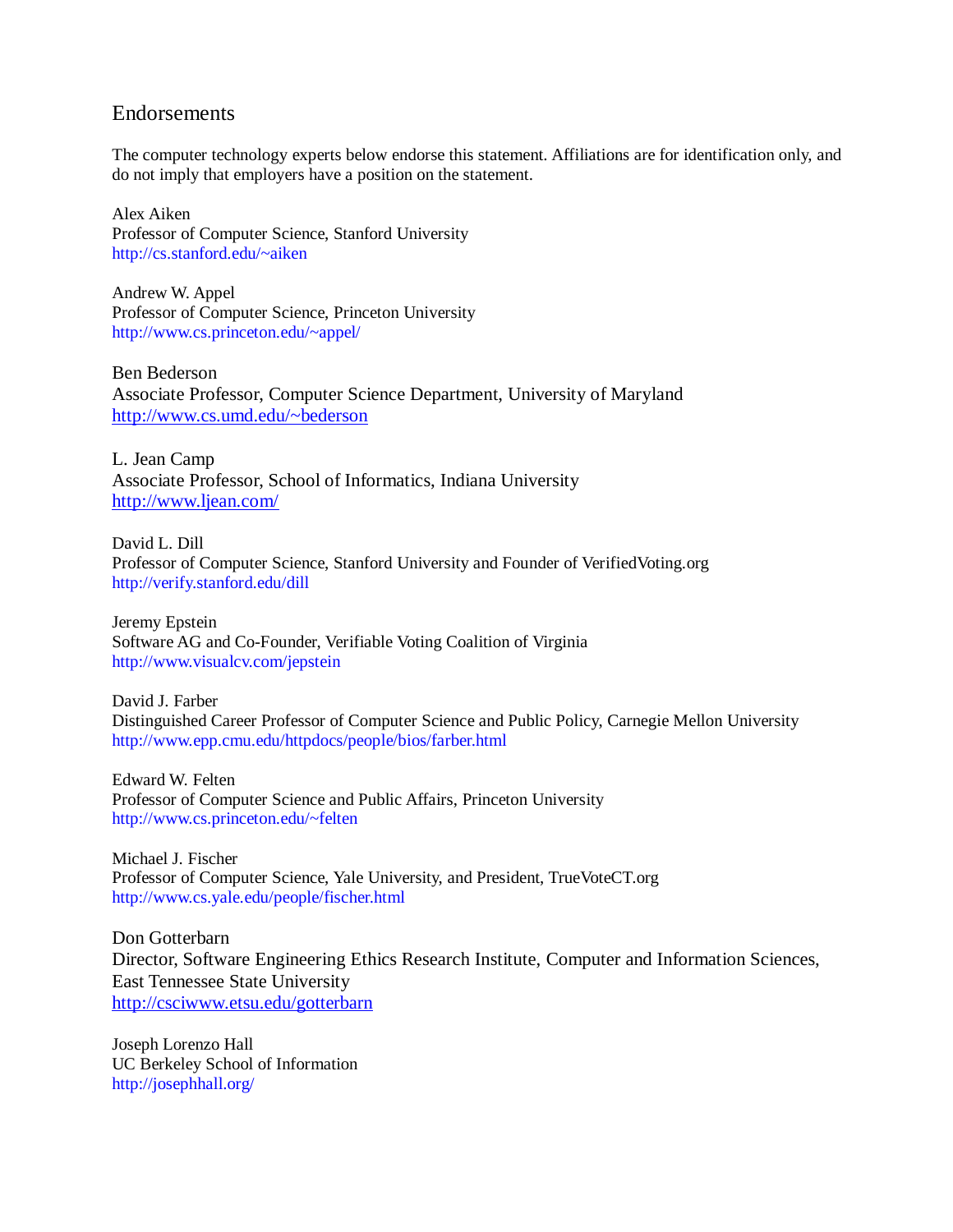Harry Hochheiser Assistant Professor, Computer and Information Sciences, Towson University <http://triton.towson.edu/~hhochhei>

Jim Horning Chief Scientist, SPARTA, Inc., Information Systems Security Operation <http://www.horning.net/pro-home.html>

David Jefferson Lawrence Livermore National Laboratory http://people.llnl.gov/jefferson6

Bo Lipari Retired Software Engineer, Executive Director New Yorkers for Verified Voting http://www.nyvv.org/bolipari.shtml

Douglas W. Jones Professor of Computer Science, University of Iowa http://www.cs.uiowa.edu/~jones/vita.html

Robert Kibrick Director of Scientific Computing, University of California Observatories / Lick Observatory http://www.ucolick.org/~kibrick

Scott Klemmer Assistant Professor of Computer Science, Stanford University http://hci.stanford.edu/srk/bio.html

Vincent J. Lipsio <http://www.lipsio.com/~vince/resume.pdf>

Peter Neumann Principal Scientist, SRI International http://www.csl.sri.com/users/neumann

Eric S. Roberts Professor of Computer Science, Stanford University http://cs.stanford.edu/~eroberts/bio.html

Avi Rubin Professor, Computer Science, Johns Hopkins University http://avi-rubin.blogspot.com/

Bruce Schneier Chief Security Technology Officer, BT Global Services http://www.schneier.com/

John Sebes Co-Director, Open Source Digital Voting Foundation Chief Technology Officer, TrustTheVote Project <http://www.osdv.org/who>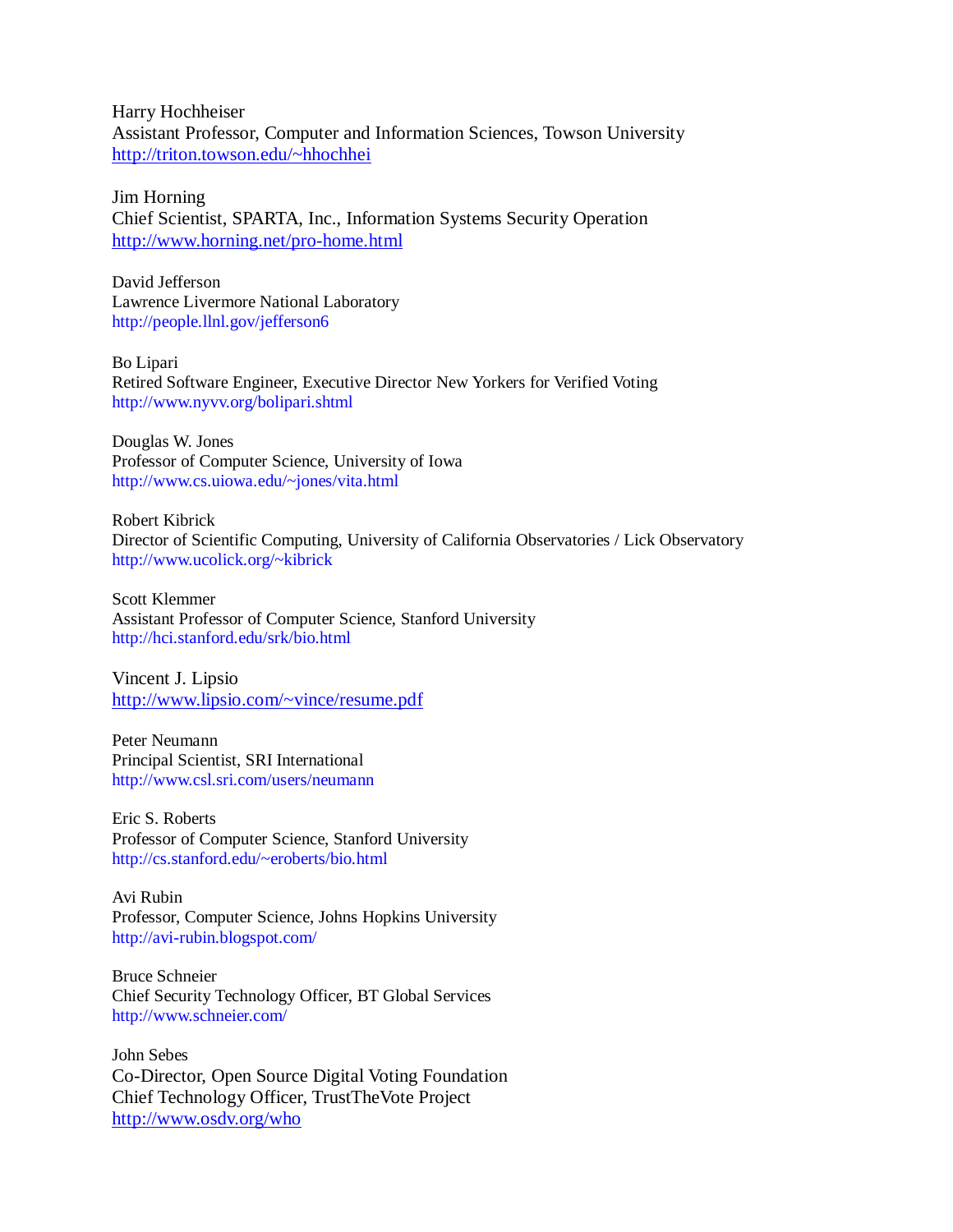Yoav Shoham Professor of Computer Science, Stanford University http://cs.stanford.edu/~shoham

Barbara Simons IBM Research (retired) http://www.verifiedvoting.org/article.php?id=2074

Eugene H. Spafford Professor and Executive Director of CERIAS, Purdue University http://spaf.cerias.purdue.edu/narrate.html

Michael Walfish Assistant Professor of Computer Science, University of Texas, Austin http://nms.csail.mit.edu/~mwalfish

Dan S. Wallach Associate Professor, Department of Computer Science, Rice University http://www.cs.rice.edu/~dwallach/

Luther Weeks Retired Software Engineer and Computer Scientist http://www.ctvoterscount.org/?page\_id=2

Jennifer Widom Professor of Computer Science, Stanford University http://infolab.stanford.edu/~widom/

David S. Wise Computer Science Dept., Indiana University <http://www.cs.indiana.edu/~dswise/>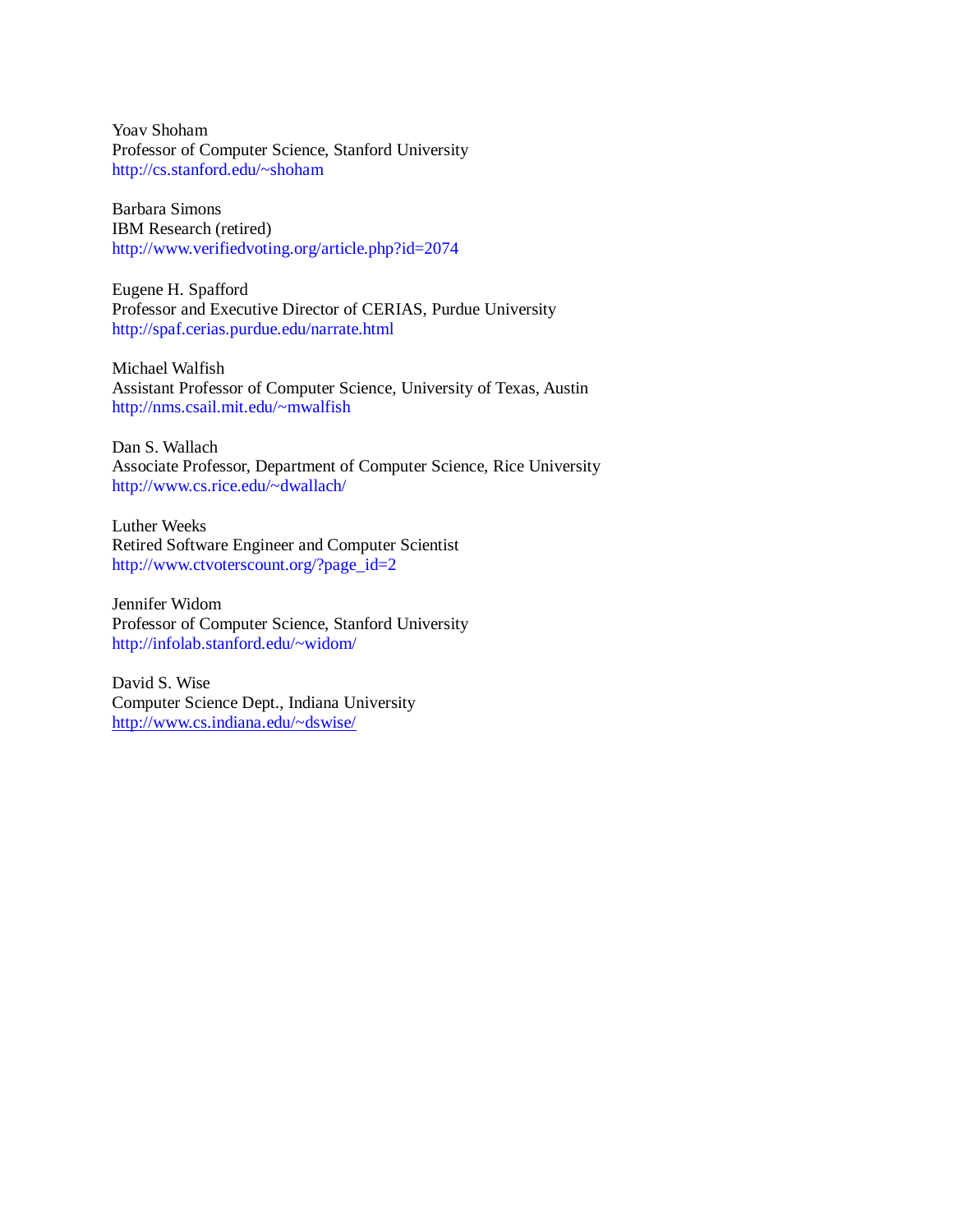## **Questions and Answers on the "Computer Technologists' Statement on Internet Voting"**

We hope these questions and answers clarify the intention of the statement.

**Q**: Who is behind this statement?

**A**: The primary author is David Dill, Professor of Computer Science at Stanford, with extensive input and editing from a number of others. This is also the position of VerifiedVoting.org on internet voting, and VerifiedVoting.org will help to publicize it.

**Q**: Why this statement at this time?

**A**: Serious proposals to use internet voting keep coming up. There have been several internet primaries in the last few years, including a primary conducted by Democrats Abroad in 2008. Furthermore, internet voting schemes are being promoted for the general election in 2008, including a proposal by Okaloosa County, Florida, and the State of Alabama.

In many cases, these schemes have been deployed without due consideration of the technical challenges, based on unsupported assertions by vendors that the systems are "secure". Independent experts need to speak out.

**Q**: Is this an anti-internet voting statement?

**A**: No. Some of the people who have endorsed it are working on internet voting methods. The statement is intended to be a warning: internet voting is not as easy to do safely as some people seem to think. Before we move to it, we need an informed public debate so the people know what they're getting into.

**Q**: What explains the enthusiasm for internet voting?

**A**: Currently, most of the momentum seems to be coming from the difficulties that Americans overseas, especially in the military, have voting. The mails are inefficient, so absentee ballots take a long time to reach the voter and a long time to return.

We understand this problem, but it seems clear that the situation can be made a lot better for overseas voters without internet voting. First, a system could be set up where any voter can print a ballot obtained over the internet (or obtain a remotely printed ballot at a military facility or embassy), which would eliminate half the mail problems, and difficulties with local elections offices that mail ballots late. Second, marked ballots could be returned by express mail or (better) by military transport or in diplomatic pouches, after being appropriately signed and sealed. This year, Federal Express is offering discounts to overseas voters for returning ballots. Finally, laws in some states could be modified to make the time constraints on ballot arrival less stringent, to reduce the risk that ballots will not be counted. In voting, there has been a tendency to look for technical solutions to problems that are mostly non-technical. We believe that is happening again with internet voting.

Alternatively, someone could come up with an internet voting scheme that is at least as safe as current overseas ballots, and convince the rest of us that it actually is secure and doesn't have other harmful effects.

We do not feel that it is appropriate to "enfranchise" voters by providing them with a system that may allow their votes to be lost or stolen undetectably.

**Q**: The statement asks that the "principles of operation" of the system need to be disclosed. What does that mean? Does it require open source?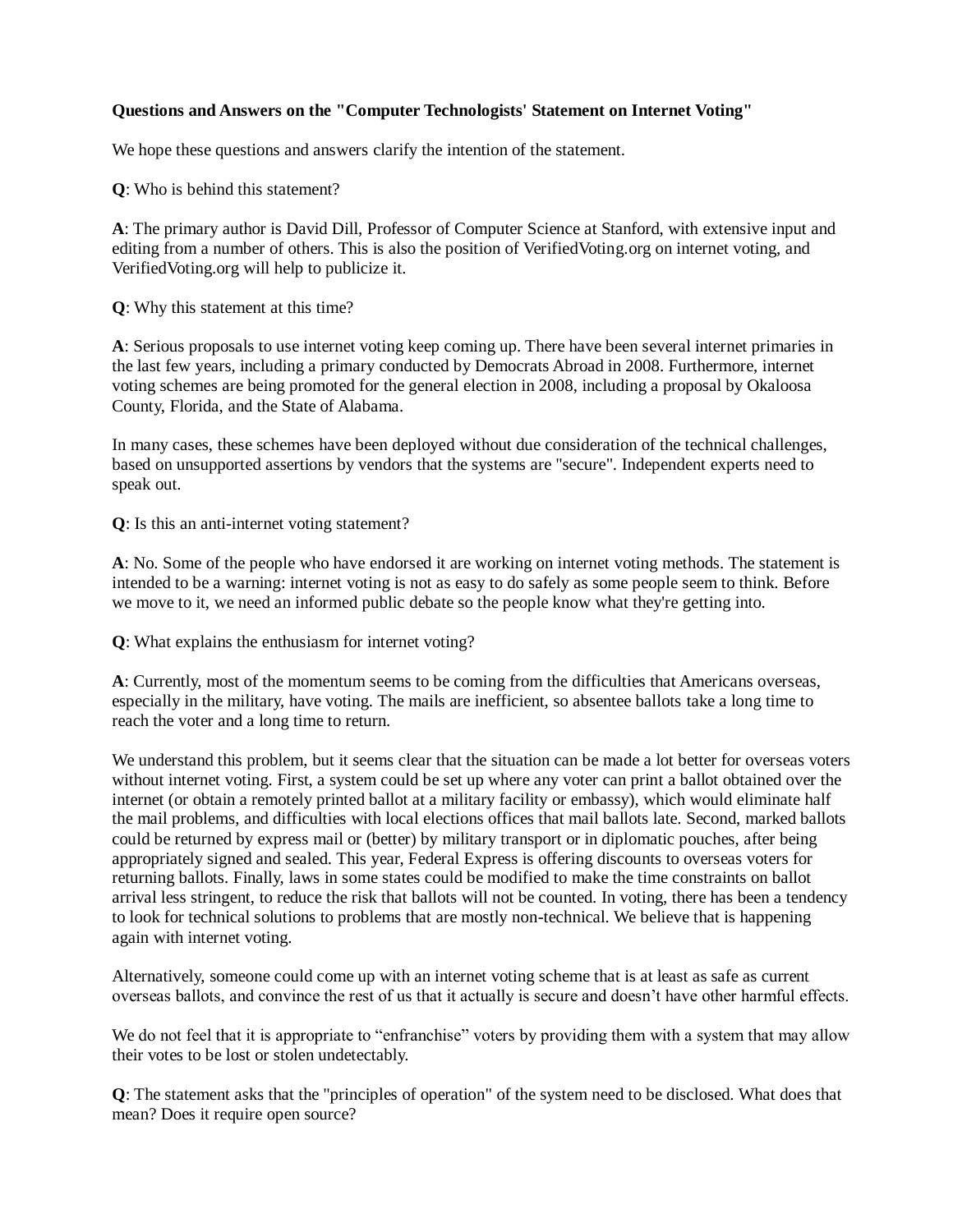**A**: We're going by analogy with low-tech voting systems. For example, to understand why a fully manual paper ballot voting system can be trusted, people have to know how the ballots are handled, how polling places are run, etc. For example, if there are multiple poll workers present in each polling place at all times, it's harder for someone to "stuff" the ballot box. If hand counts are conducted in public view, it's less likely that the counts are erroneous.

We don't need to know everything about a system to know whether it is trustworthy. For example, most people would not feel that they need to know how computerized typesetting works before they marked a paper ballot. In fact, if you have to know a lot of complex details to understand whether a system can be trusted, that system probably can't be trusted.

The statement asks that the things we need to know to trust a proposed internet voting scheme be revealed. This is a problem because many schemes are being proposed where the details of operation are secret.

Some of us think "open source", or, more precisely, public disclosure of source code is a good idea. However, source code disclosure is neither necessary nor sufficient for trustworthy voting. Even when source code has been carefully inspected, it is very easy to overlook program bugs or malicious behavior in the system. It is also very difficult to make sure that the program running on a particular voting system matches the source code that was reviewed (vs. "acting the same" for certain test cases). Finally, errors and malicious changes can exist in parts of the system that are not in the source code, including low-level firmware and the hardware itself.

In a nutshell, if the security of a system depends on source code review, the system is not secure.

**Q**: Are you implying vendors or election officials are dishonest?

**A**: No, not any more than wanting bank statements implies that my bank is dishonest. Almost all trust in modern society is based on checks and balances (e.g., auditing requirements). Without the accountability that follows from checks and balances, systems become inaccurate and often dishonest. Classical election procedures are based on checks and balances, with the knowledge that elections are important and that unscrupulous people may seek to commit fraud. The same principles need to be maintained in new election systems.

**Q**: As someone without a strong technical background, why should I have to rely on a bunch of computer scientists to tell me whether I can trust my elections?

**A**: Maybe you shouldn't (however, the statement at least insists that there should be enough disclosure so that a technical person you trust can review the scheme and tell you what he or she thinks about it). If you have non-technical concerns about internet voting, this would be a good time to speak up. As the statement notes, we are NOT saying that the decision whether to use internet voting is a purely technical decision - just that it needs to be a technically INFORMED decision. The technical challenges of internet voting are currently being minimized, often by people who simply don't understand them.

We're calling for an in-depth, public debate on the technical and NON-TECHNICAL issues in internet voting before adopting it. It's very possible that a technically sound internet voting scheme could be rejected for non-technical reasons, including other issues such as whether internet voting might disenfranchise legal voters who cannot easily access the internet.

**Q**: Isn't this statement at odds with the position of some of the people involved that only "voter verified paper ballots" should be used in elections?